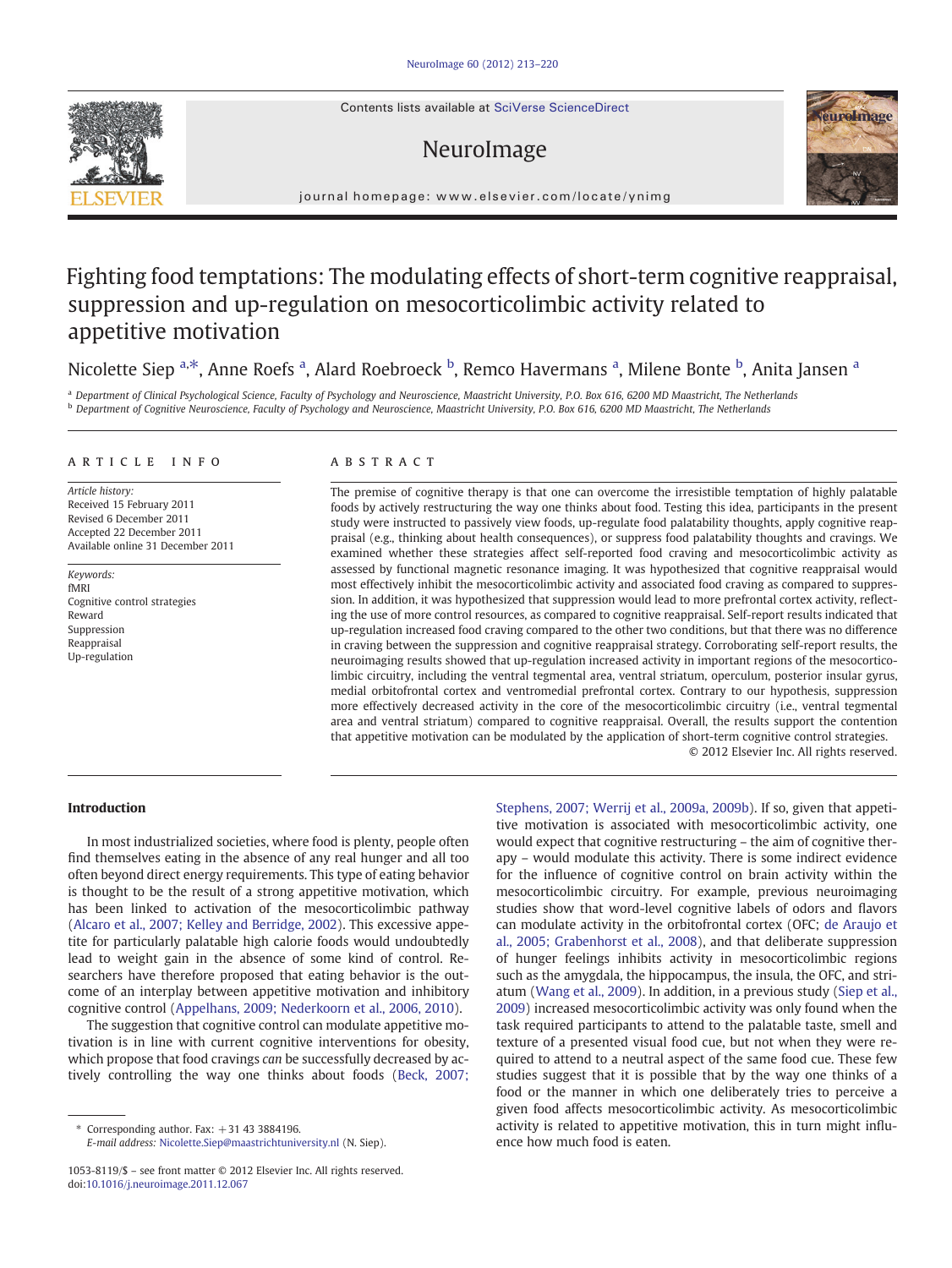Previous research has identified three types of short-term cognitive control strategies that are known to modulate emotional responses [\(Gross, 2006\)](#page-6-0); (1) up-regulation, which increases the intensity of prepotent responses, (2) cognitive reappraisal, which changes the way one thinks about emotion-eliciting cues in a way that changes its emotional impact and (3) suppression, which is related to both the active inhibition of thoughts ([Wenzlaff and Wegner,](#page-7-0) [2000\)](#page-7-0) and emotional responses ([Gross, 2006](#page-6-0)). Neuroimaging studies examining the neural bases of up-regulation, cognitive reappraisal and suppression, have found that each strategy differs in the way it influences brain activity in the mesocorticolimbic circuitry. For example, up-regulating negative emotions increases medial prefrontal cortex (PFC) and decreases amygdala activity ([Ochsner et al., 2004](#page-6-0)), while decreasing negative emotion by cognitive reappraisal increases activity in the lateral ventral and orbital PFC and decreases activity in the amygdala, ventral striatum and insula ([Ochsner et al., 2004;](#page-6-0) [Wager et al., 2008\)](#page-6-0). In addition, research indicates that suppression and cognitive reappraisal differ in their effects, showing that suppression increases PFC activity, but also increases amygdala and insula responses [\(Goldin et al., 2008](#page-6-0)). Taken together, these results show that cognitive strategies are effective in modulating mesocorticolimbic activity involved in emotion processing and suggest that they might also be effective in regulating appetitive motivation.

To further investigate the hypothesized interaction between appetitive motivation and cognitive control, the present functional magnetic neuroimaging (fMRI) study investigates the effects of shortterm suppression, cognitive-reappraisal and up-regulation strategies on subjective experiences of food craving and mesocorticolimbic activity in healthy women. Participants were instructed to look at palatable food pictures and 1) imagine the food's palatable smell, texture and taste (i.e., up-regulation), 2) immediately inhibit any thoughts concerning food palatability and/or food cravings (i.e., suppression), or 3) focus on alternative meanings of the presented food cues, for example, the longer term consequences of consuming the food for their health (i.e., cognitive reappraisal). We hypothesized that selfreported food cravings would be higher following the up-regulation strategy, as compared to suppression and cognitive reappraisal. Furthermore, it was hypothesized that the cognitive reappraisal strategy would result in lower self-reported food craving as compared to suppression. Concerning the neuroimaging data, it is expected that activity in mesocorticolimbic regions will be increased by up-regulation compared to both suppression and cognitive reappraisal and that cognitive reappraisal will be more effective in decreasing mesocorticolimbic activity as compared to suppression. Lastly, in line with previous findings suggesting that suppression requires more control resources ([Goldin et al., 2008](#page-6-0)), we hypothesized that suppression would result in larger increases in PFC activity as compared to cognitive reappraisal.

# Method

# Participants

Undergraduate students were recruited using flyers posted at Maastricht University. Given that women more often engage in nutritional self-assessments and dieting behavior than men do ([Davy et al.,](#page-6-0) [2006; Morse and Driskell, 2009\)](#page-6-0), only women were invited for an interview. In this interview height, weight, age, handedness, medication use, (family) history of eating disorders and other psychiatric disorders, dietary restrictions, impulsivity, and reward responsiveness were assessed. Candidates were excluded from participation when they disliked more than four of the foods used as stimuli in this study. Selected participants were 14 right-handed, non-dieting, healthy students with a healthy body weight (body mass index (BMI) between 18.5 and 25  $[M = 21.5, SD = 1.9]$ ), and a score of <15 on the Restraint Scale ( $M= 10.7$ ,  $SD= 1.9$ ; [Herman et al., 1978](#page-6-0)), with a mean age of 21.1 ( $SD = 1.5$ ). Because food intake varies across the menstrual cycle in females [\(Bryant et al., 2006](#page-6-0)), participants were selected based on the use of monophasic Combined Oral Contraceptives (COCs). Monophasic COCs inhibit the production of fertility hormones and consequently prevent increases in food intake in the premenstrual phase ([Goldzieher, 1994](#page-6-0)). Further, because the personality characteristics of impulsivity and reward responsiveness are supposed to reflect the sensitivity of the reward system [\(Davis et](#page-6-0) [al., 2007](#page-6-0)), participants were screened on reward responsiveness and impulsivity. All participants scored within the normative population range of impulsivity as measured with the Barratt Impulsiveness Scale [\[Spinella, 2007](#page-7-0); Impulsivity score participants:  $M = 59.7$ ,  $SD = 4.9$ ; normative score:  $M = 64.2$ ,  $SD = 10.7$ ]. In addition, participants scored within the normative population range of reward responsiveness as measured with a subscale from the BIS/BAS scale [\(Carver and White, 1994;](#page-6-0) participants' score:  $M = 16.7$ ,  $SD = 1.5$ ; normative score:  $M = 17.5$ ,  $SD = 1.4$ ).

# Stimuli

In a pilot study, 25 savory and 25 sweet high calorie food pictures were selected as candidate stimuli from an internet database ([www.](http://www.istockphoto.com) [istockphoto.com\)](http://www.istockphoto.com). Subsequently, these food pictures were rated on 100 mm visual analogue scales (VAS) by 20 healthy, non-dieting female volunteers not participating in the actual study on calorie content (0: very low calorie–100: very high calorie) and palatability (0: very bad tasting–100: very good tasting). Based on these ratings, 14 sweet, palatable, high calorie food pictures [calorie content ratings:  $M = 82.06$ ,  $SD = 4.84$ ; palatability ratings:  $M = 65.67$ ,  $SD = 6.85$ ; e.g., chocolate, cake, cookies, ice cream] and 14 savory, palatable, high calorie food pictures [calorie content ratings:  $M = 80.65$ ,  $SD = 4.61$ ; palatability ratings:  $M = 67.20$ ,  $SD = 4.61$ ; e.g., pizza, fries, crisps, hamburger] were selected. The selected food pictures were projected as pop-out figures on a black canvas to minimize noise input [\(Rainer](#page-7-0) [et al., 2001\)](#page-7-0). For a more elaborate discussion on pop-out figures and the use of pictures instead of real foods, we refer to a previous fMRI study ([Siep et al., 2009\)](#page-7-0). Only pictures of high calorie foods were included, as we assume that healthy, lean women apply cognitive control strategies mainly to high calorie foods and not so much to low calorie foods.

# Design and experimental task

This study used a one-way within-subjects design with four levels (cognitive control strategy: cognitive reappraisal, suppression, upregulation, and passive viewing). To avoid carry-over effects from the cognitive control conditions to the passive viewing condition, all participants started the experiment with a passive viewing task. In the passive viewing task, pictures of food were pseudo-randomly presented in the center of the screen. To ensure that the participant maintained a constant level of attention, she was instructed to press a button with her right index finger as soon as a dot appeared in the center of a food picture. Dots appeared in 13% of the food picture trials and were later removed from analyses.

The passive viewing task was followed by a practice task to familiarize the participant with the cognitive control conditions and the symbols representing the conditions: eye, stop sign, and upward arrow (see [Fig. 1](#page-2-0) for an overview). Training of the participant included initial instructions, followed by practice as the investigator observed and shaped her technique. The participant was specifically instructed not to look away from the images, or to close her eyes. The eye symbol indicated that the participant should think about the negative consequences of eating the presented food for her weight, health, and bodily appearance (i.e., cognitive reappraisal). This type of reappraisal has also been referred to as situationfocused reappraisal ([Ochsner et al., 2004\)](#page-6-0), in which the participant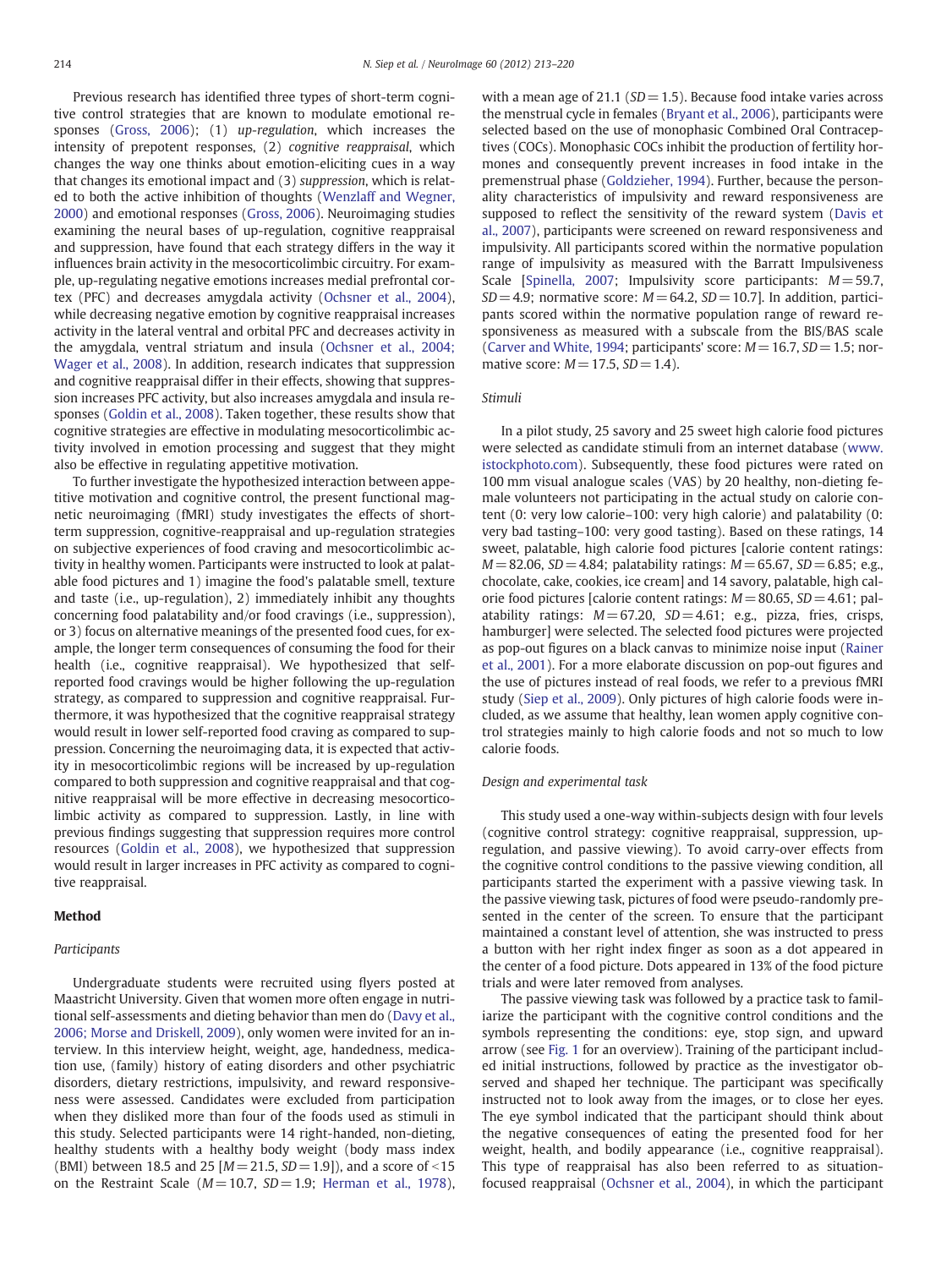<span id="page-2-0"></span>

Fig. 1. Graphical outline of the stimulation protocol. Stimuli were presented in a slow-event-related design and involved three cognitive control conditions: up-regulation, cognitive reappraisal and suppression. During the tasks participants focused on the screen center as indicated by the white fixation cross. Stimuli were presented in the center of the participants' visual field. At the beginning of each block a cue was presented indicating the task.

has to re-interpret the actions and outcomes for a given image. The stop sign indicated that the participant should look at the presented food cue in a neutral way and immediately inhibit any thoughts [\(Wenzlaff and Wegner, 2000\)](#page-7-0) or cravings, which can also be behavioral, [\(Gross, 2006\)](#page-6-0) related to the palatability of the presented food, without looking away from the picture (i.e., suppression). The upward arrow indicated that the participant should increase their cravings for the presented food cues by actively thinking about the delicious smell, taste, and texture of the presented food cue in a way that would make her mouth water (i.e., up-regulation).

Once the participant had mastered the technique to the satisfaction of the experimenter, two experimental runs followed in which the participant applied the cognitive control strategies. In these two runs, the participant was always first shown the symbol, cueing which type of cognitive control strategy she should apply. To make the application of the three cognitive control strategies less difficult and confusing, two food pictures were presented sequentially, during which the participant applied the same cognitive strategy. The presentation of the two food pictures was followed by a vertical 100 mm VAS, assessing experienced craving (item: "I have cravings for one or more specific foods", top: I totally agree (100)–bottom: I totally disagree (0)). This item was taken from the Food Craving Questionnaire [\(Moreno et al., 2008](#page-6-0)).

#### Stimulation protocol

The experiment consisted of a total of three experimental runs in which food pictures were presented in a slow event-related fashion, and one anatomical scan. During the passive viewing run, the presentation of each food picture trial lasted 9 s, followed by a white fixation cross (9 s). In four of the food picture trials a white dot appeared for 200 ms after a variable time length from the first presentation of the food picture. The participant was instructed that fixation should be maintained throughout the passive viewing run. In total, the passive viewing run lasted approximately 9 min. For each participant, the order of the 14 savory and 14 sweet food pictures within the passive viewing run was randomized and comprised 32 trials including

the 4 "dot trials". Identical pictures were presented in all conditions and each picture was presented once per condition.

In the two cognitive control runs, each cognitive control strategy was presented 7 times in a pseudo-randomized order. During each type of cognitive control condition (see Fig. 1), an initial cue appeared (2 s), indicating which cognitive control strategy the participant should apply, followed by a white fixation cross (1 s). Then two food picture trials were presented sequentially, lasting 9 s each, followed by fixation (9 s). Presentation of the two food pictures was followed by a VAS (9 s). Although the duration of the VAS trial remained constant, the VAS disappeared as soon as the participant made her choice. Throughout one cognitive control run, each condition was repeated seven times. Each cognitive control run lasted approximately 20 min.

The order of the three cognitive control conditions was randomized per run and then manually checked for repetitions to avoid fMRI adaptation effects [\(Grill-Spector and Malach, 2001\)](#page-6-0). For each participant, the order of food stimuli per condition, within each run, was fully randomized. The order of the two cognitive control runs was balanced across participants. The total fMRI session lasted 75 min.

# Procedure

All imaging sessions took place around lunch-time (i.e., between 1 and 3 pm). Participants were instructed not to consume any food or beverages (except water) four hours prior to the imaging session. Upon arrival, written informed consent and ethical approval were obtained from the participant. Next, hunger was assessed with 100 mm VAS [\(Friedman et al., 1999](#page-6-0); translated into Dutch), which showed that participants were moderately hungry at the start of the fMRI experiment  $[M = 48.7, SD = 19.53]$ . After completing the questionnaire, the participant entered the scanner. The participant did not receive any instructions about the different experimental tasks, to avoid influences from the cognitive control instructions on the passive viewing task. After completion of the passive viewing task, an anatomical scan was performed during which the participant received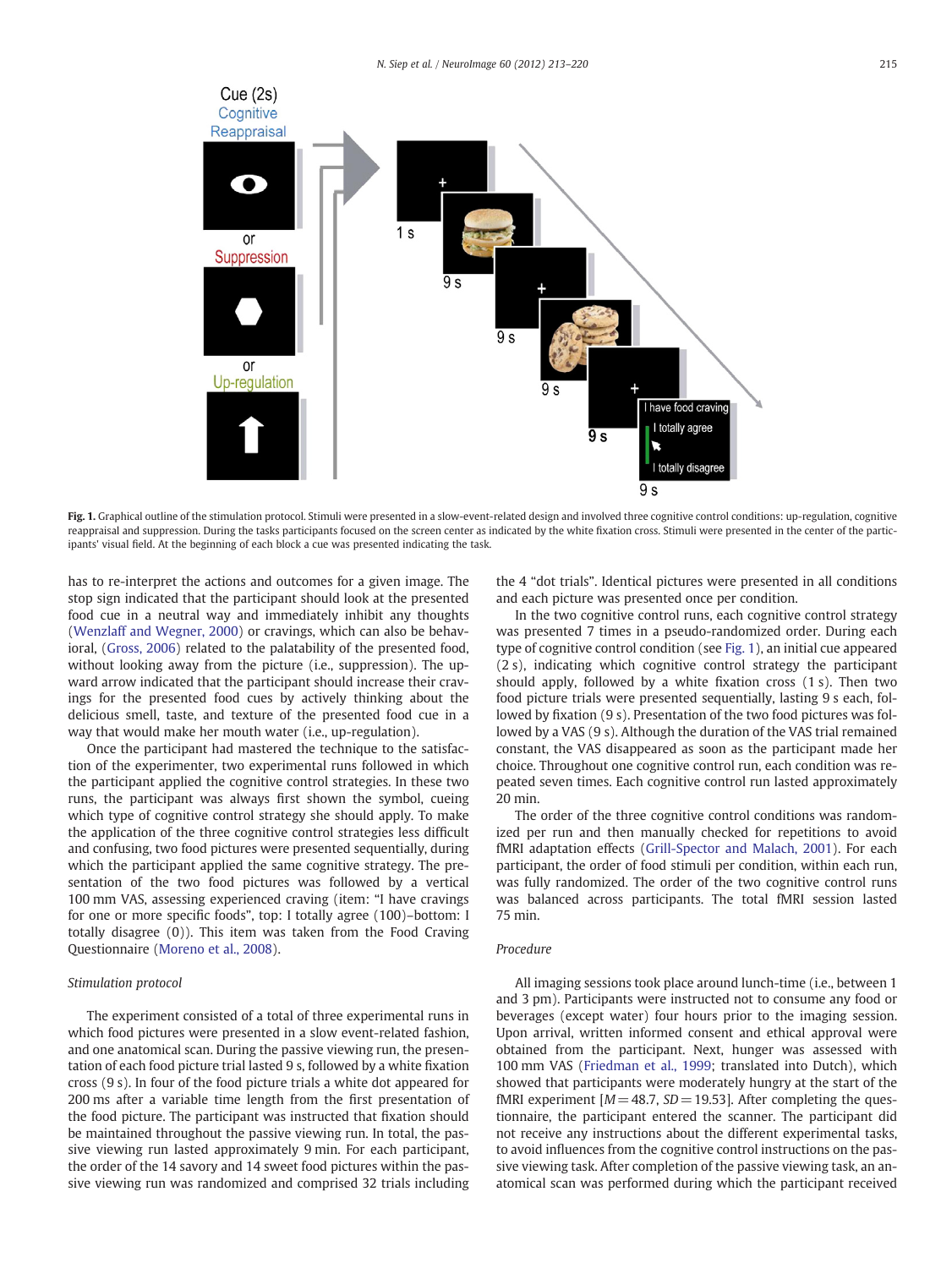<span id="page-3-0"></span>the instructions for the cognitive control tasks. Once the participants had mastered the different techniques to satisfaction of the researcher, two experimental runs were presented in which the participant applied the practiced cognitive control techniques. At the end of the fMRI session, the participant completed an exit questionnaire inquiring about the strategies she applied during the cognitive control conditions and the experienced difficulties. After completing the study, the participant received  $\epsilon$  15 compensation.

# fMRI data acquisition

Images were acquired with a 3 T Siemens Magnetom Allegra Head-only Scanner at the Maastricht Brain Imaging Centre (MBIC) using a birdcage volume coil. Gradient-echo planar imaging (EPI) volumes were acquired (50 slices,  $TR = 3000$  ms). Imaging parameters were optimized to minimize susceptibility and distortion artifacts in the OFC (see: [Weiskopf et al., 2006](#page-7-0)). The relevant factors included oblique axial imaging with a negative (i.e., backward) tilt angle of 30°, minimizing voxel size  $(2 \times 2 \times 2.5$  mm) in the plane of imaging, a short echo time of 25 ms, and a high imaging bandwidth (2790 Hz over the field of view, echo spacing  $= 0.4$  ms). The voxel matrix size was  $128 \times 104$  mm, and the field of view (FoV) was  $256 \times 208$  mm. Acquisition of functional images yielded 200 volumes during the passive run and 409 during each cognitive modulation run. One highresolution whole-brain anatomical T1-weighted scan was acquired: an optimized MPRAGE sequence (TR =  $2250$  ms, TE =  $2.6$  ms, flip angle =  $9^\circ$ ,  $1 \times 1 \times 1$  mm).

# fMRI data preprocessing

All processing and analyses of the fMRI data were performed using BrainVoyager QX version 1.9 (Brain Innovations, Maastricht, The Netherlands). The first two volumes of the T2\* weighted functional images were discarded due to magnetic saturation effects. Preprocessing comprised slice scan timing correction (using sinc interpolation), motion correction (using a 3D rigid-body transformation of each volume to the first volume of each run and using sinc interpolation) and high-pass filtering to remove low-frequency noise (up to 3 cycles in the single run time-course). Individual functional data were smoothed using a 6 mm full-width-at-half-maximum isotropic Gaussian Kernel. The anatomical scan and the functional data were then spatially normalized using Talairach transformation procedures [\(Talairach and Tournoux, 1988\)](#page-7-0). For group analysis, the normalized individual functional data were averaged accounting for both scanto-scan and participant-to-participant variability.

## fMRI analysis

A whole-brain, voxel-wise Random Effects (RFX) ANOVA was used to test for differences in BOLD signal across cognitive control strategies. Because our hypothesis concerned the modulation of mesocorticolimbic activity by the three modulation conditions, only the suppression, cognitive reappraisal, and up-regulation conditions were included at this stage of the analysis.

For the resulting F-map of the RFX ANOVA, F-test main effect of cognitive control strategy, a significance level of  $p<0.01$  was used. To correct for multiple comparisons, a minimum cluster size of 9 contiguous voxels was adopted (determined by a cluster size threshold estimator plug-in implemented in BrainVoyager), yielding a wholebrain corrected statistical rejection criteria of 5%.

To test our three hypotheses, we used the functional region of interest (fROI) approach, which involves identifying a priori hypothesized candidate regions in the PFC and mesocorticolimbic from the corrected whole-brain F-map and then calculating the overall summary measure of response in each region (see: [Saxe et al., 2006](#page-7-0)). This method allowed us to decrease the influence of noise that varies between voxels and make inferences about the response profile of each fROI as a whole, rather than particular voxels within the region.

Our corrected F-map comprised a total of 24 fROIs (Table 1), of which 14 fROIs were located in the a priori hypothesized PFC and mesocorticolimbic circuitry. The beta weights for each condition, including passive viewing, were averaged across participants and across all voxels within each of these 14 fROIs. Bar-plots were made to visualize the response profiles of all fROIs ([Fig. 2](#page-4-0)). Following our hypothesis, fROIs were divided into two groups: regions located in mesocorticolimbic circuitry but outside the PFC ([Fig. 2A](#page-4-0)), and regions located in the PFC [\(Fig. 2B](#page-4-0)). A functional region of fROI analysis was performed to evaluate differences in the magnitude of the MR signal change between conditions, using pairwise t-tests. T-tests were considered statistically significant at  $\alpha$  = 0.01 and planned comparisons at  $\alpha$  = 0.05. Results of these *t*-tests are depicted in [Fig. 2,](#page-4-0) and are the focus of the discussion.

## Results

# Manipulation check

To test whether the participants followed the instructions, they were asked to describe their applied cognitive control strategies in an exit questionnaire. From these reports we concluded that all participants did indeed follow our instructions as intended, as their description matched the practice task instructions.

At the end of the fMRI session, the participants completed an exit questionnaire that contained 100 mm VAS questions, inquiring about experienced difficulties during scanning. One of these questions was: "What do you think of the time you spent inside the scanner?" (0: not long at all–100: much too long). Participants scored  $48.79 \pm 13.86$  ( $M \pm SD$ ). Another question asked whether participants were able to maintain their concentration throughout the experiment (0: not at all–100: very well). The participants scored 56.21  $\pm$  18.13 ( $M \pm SD$ ). Together these self-report results indicate that the impact of the scanning duration on the participants' mental state was limited and did not raise major concerns.

#### Table 1

Results of whole brain RFX ANOVA, F-test: main effect of cognitive control strategy.

| Functional region of interest  | L/R | Talairach coordinates BA F-score p-value<br>(x,y,z) |                          |       |         |
|--------------------------------|-----|-----------------------------------------------------|--------------------------|-------|---------|
| Anterior temporal cortex       | L   | $-43, 5, -30$                                       | 21                       | 8.48  | < 0.001 |
| Cerebellum                     | L   | $-31, -81, -27$                                     |                          | 9.32  | < 0.001 |
| Medial orbitofrontal cortex    | L   | $-12, 19, -7$                                       | 11                       | 3.33  | 0.03    |
| Inferior temporal gyrus        | R   | $58. -47. -11$                                      | 20                       | 6.28  | 0.001   |
| Ventral tegmental area         | L   | $-5, -14, -7$                                       | $-$                      | 6.22  | 0.002   |
| Fusiform gyrus                 | L   | $-29. -56. -15$                                     | 37                       | 9.51  | < 0.001 |
| Anterior prefrontal cortex     | R   | 23, 65, 11                                          | 10                       | 10.06 | < 0.001 |
|                                | L   | $-22, 61, 17$                                       | 10                       | 8.49  | < 0.001 |
| Ventromedial prefrontal cortex | L   | $-9, 24, -1$                                        | 24                       | 4.74  | 0.007   |
| Lateral orbitofrontal cortex   | L   | $-46, 49, 4$                                        | 11                       | 10.71 | < 0.001 |
| Ventral striatum               | L   | $-11, -2, -3$                                       | $\overline{\phantom{0}}$ | 6.22  | 0.002   |
| Parastriatal cortex            | R   | $22, -94, 12$                                       | 18                       | 9.50  | < 0.001 |
|                                | L   | $-14, -95, 14$                                      | 18                       | 7.02  | < 0.001 |
| Operculum                      | L   | $-58, -19, 26$                                      | 41                       | 10.94 | < 0.001 |
| Posterior short insular gyrus  | R   | $73. - 8.11$                                        | 13                       | 10.71 | < 0.001 |
|                                | L   | $-38, -6, 11$                                       | 13                       | 12.33 | < 0.001 |
| Posterior cingulate cortex     | L   | $-9. -53.8$                                         | 30                       | 8.65  | < 0.001 |
| Dorsolateral prefrontal cortex | R   | 41, 53, 33                                          | 9                        | 10.71 | < 0.001 |
| Somatosensory cortex           | R   | $-55, -11, 31$                                      | 3                        | 11.14 | < 0.001 |
|                                | L   | $-56, -4, 34$                                       | 3                        | 10.94 | < 0.001 |
| Inferior parietal cortex       | R   | $41, -47, 43$                                       | 40                       | 4.66  | 0.007   |
| Frontal eye field              | R   | $28, -10, 55$                                       | 6                        | 3.64  | 0.02    |
| Extrastriate cortex            | R   | $17, -82, 40$                                       | 19                       | 5.08  | 0.004   |

Note:  $L = left$ ,  $R = right$ ,  $BA = Brodmann$  area; fROIs in *italic*.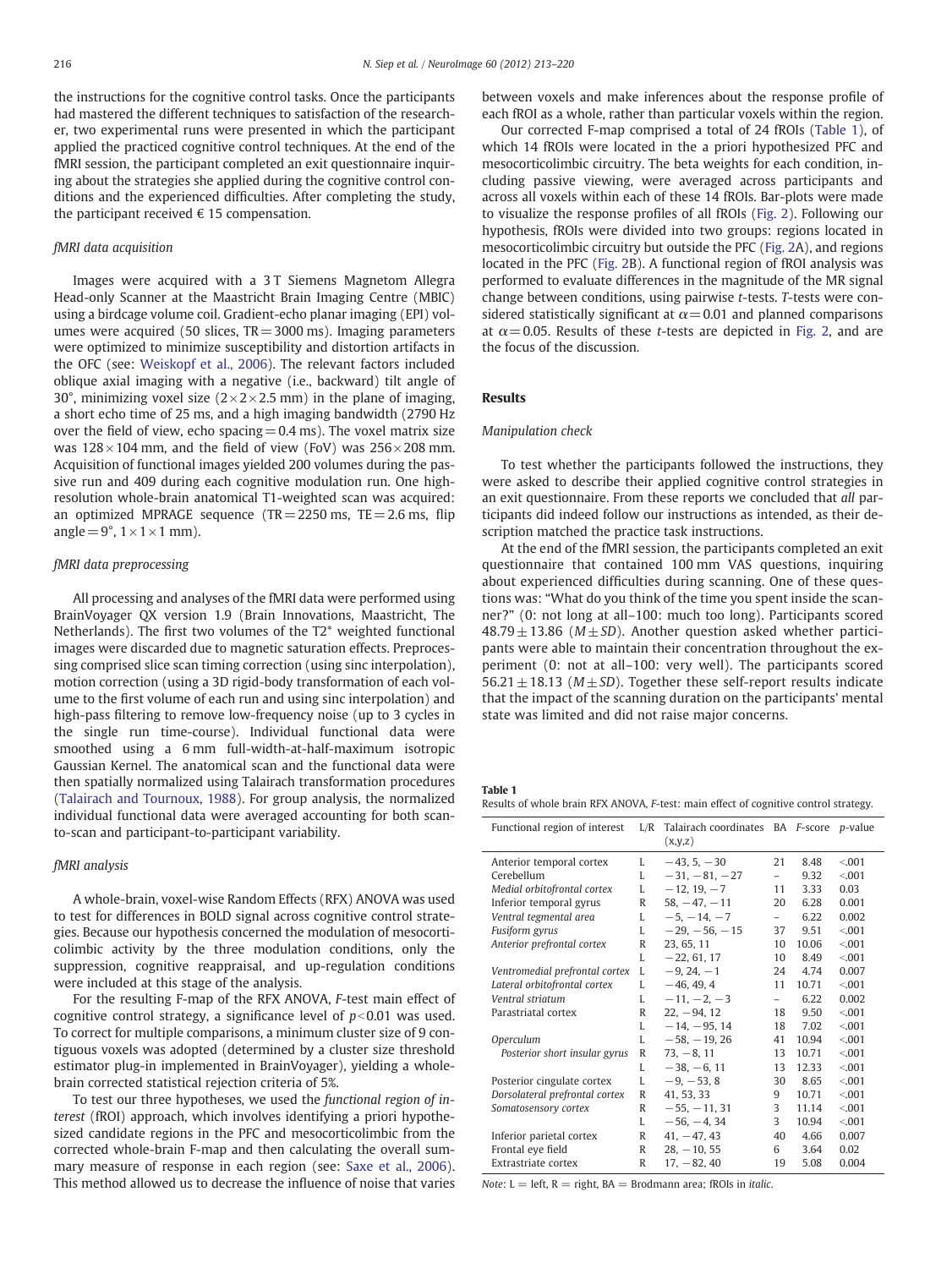<span id="page-4-0"></span>

Fig. 2. Results of RFX ANOVA, F-test: cognitive control strategy, p<0.01. fROI bar-plots represent BOLD signal change in z-scores, ±SEM. A: Results for fROIs located outside the PFC. B: Results for fROIs located in the PFC.

# Self-reported food craving

The food craving VAS ratings during the two fMRI runs were averaged over participants, for each cognitive control strategy separately. There was a significant main effect of cognitive control strategy on experienced food craving  $[F(2, 26) = 43.37, p<0.001$ ; cognitive reappraisal:  $M = 50.06$ ,  $SD = 17.98$ ; suppression:  $M = 52.09$ ,  $SD = 18.76$ ; upregulation:  $M = 70.34$ ,  $SD = 18.27$ ]. Pairwise comparisons showed that subjective food craving after the up-regulation trials was significantly increased as compared to that following the cognitive reappraisal ( $p<0.001$ ) and suppression ( $p<0.01$ ) trials, which is in line with the hypothesis of increased food craving after up-regulation compared to up-regulation and suppression. In contrast to what was expected, however, subjective ratings of craving did not differ between the cognitive reappraisal trials and suppression trials  $(p=.83)$ .

# fMRI results

The whole brain analysis of the effect of cognitive control strategy (up-regulation, suppression vs. cognitive reappraisal) on BOLD activity revealed a network of fROIs showing significant effects ([Table 1](#page-3-0)). The resulting F-map included six fROIs located within the mesocorticolimbic system, including the left ventral tegmental area (VTA;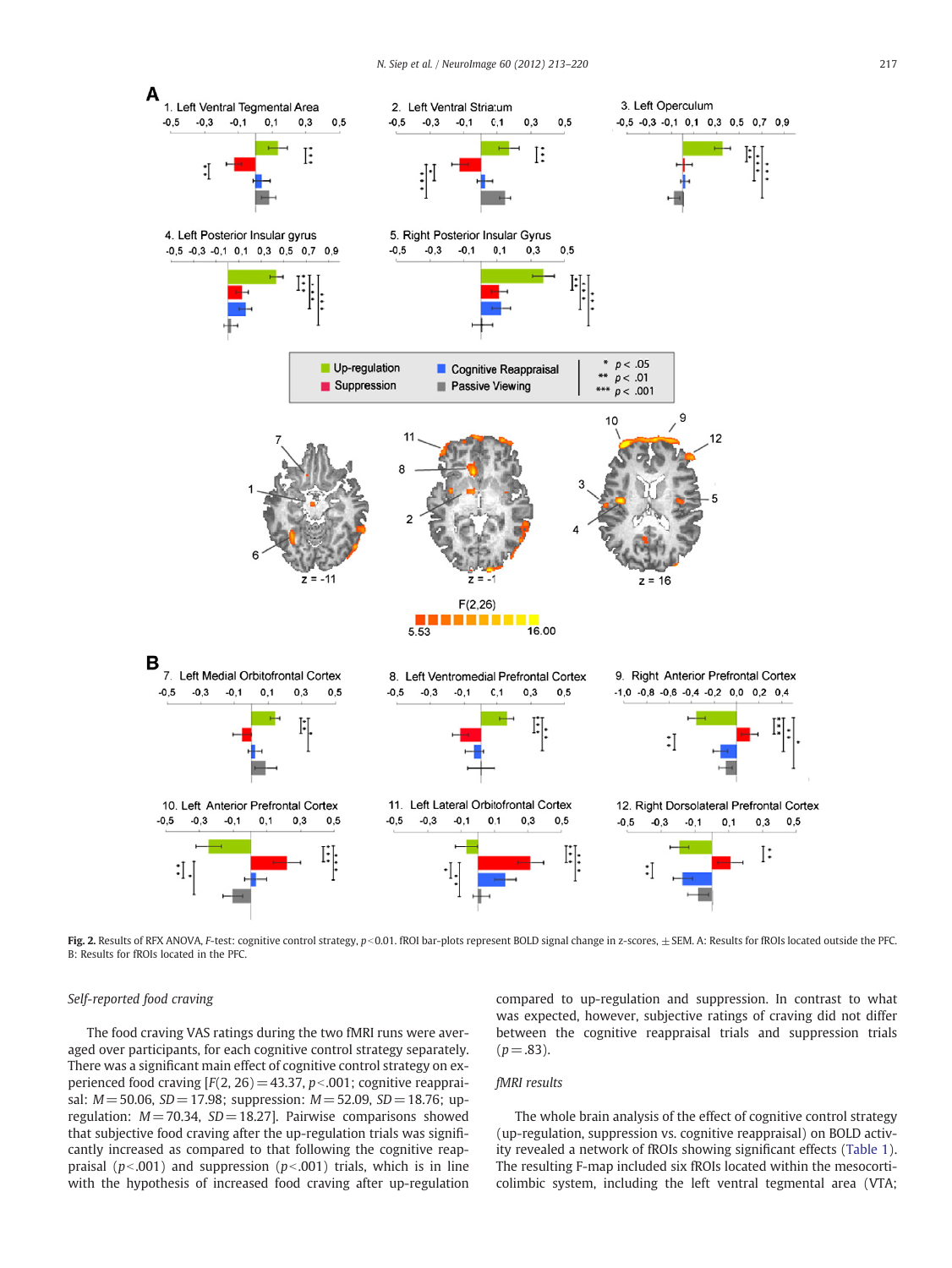[Duzel et al., 2009](#page-6-0)), the left ventral striatum (VS; [Kreitzer, 2009](#page-6-0)), the left operculum [\(Schweinhardt et al., 2009](#page-7-0)) and bilateral posterior insular gyrus (PIG; [Craig, 2009](#page-6-0)). See [Fig. 2A](#page-4-0). In addition, six fROIs were located in the PFC: the left medial orbitofrontal cortex (OFC), the left ventromedial prefrontal cortex (vmPFC), bilateral anterior prefrontal cortex (aPFC), the left lateral orbitofrontal cortex (lOFC) and the right dorsolateral prefrontal cortex (dlPFC). See [Fig. 2](#page-4-0)B.

In line with the hypothesis of increased mesocorticolimbic activity during up-regulation compared to both suppression and cognitive reappraisal, results showed that up-regulation increased activity as compared to suppression in all six mesocorticolimbic fROIs located outside the PFC [VTA:  $t(13) = 5.88$ ,  $p < .001$ ; VS:  $t(13) = 5.47$ ,  $p < .001$ ; operculum:  $t(13) = 3.39$ ,  $p < .01$ ; left PIG:  $t(13) = 5.30$ ,  $p < .001$ ; the right PIG:  $t(13)=4.03$ ,  $p<.01]$  and two regions located in the PFC [mOFC:  $t(13) = 3.65$ ,  $p < .01$ ; vmPFC:  $t(13) = 6.54$ ,  $p < .001$ ]. Upregulation showed increased activity as compared to cognitive reappraisal in the left operculum  $[t(13) = 5.55, p<0.001]$ , the left posterior short insular gyrus  $[t(13) = 5.13, p<0.001]$ , the right posterior short insular gyrus  $[t(13) = 4.48, p<0.001]$ . However, up-regulation did not significantly differ from cognitive reappraisal in the VTA  $[t(13) = 0.66,$  $p = .52$  and the left VS  $[t(13) = 0.59, p = .67]$ . Up-regulation did significantly increase activity as compared to cognitive reappraisal in the mOFC  $[t(13) = 2.50, p<0.05]$  and vmPFC  $[t(13) = 3.89, p<0.01]$ . In addition, results showed that the up-regulation strategy resulted in greater activity compared to passive viewing in all fROIs, except for the left VTA  $[t(13)=0.43, p=.76]$  and left VS  $[t(13)=0.54, p=.69]$ . For the fROIs located in the PFC ([Fig. 2B](#page-4-0)) results showed that upregulation significantly decreased activity in the right anterior PFC [aPFC;  $t(13)=2.63$ ,  $p<0.05$ ] compared to passive viewing.

Surprisingly, in contrast to the second hypothesis of more successful inhibition of mesocorticolimbic activity during cognitivereappraisal compared to suppression, results showed that suppression significantly inhibited activity in the left VTA  $[t(13) = 3.45,$  $p<0.01$ ] and the left ventral striatum [t(13) = 2.77, p $<$  05] relative to cognitive reappraisal. Suppression also resulted in significantly lower activity compared to passive viewing in the left VTA  $[t(13)]$  $= 2.93$ , p<.05] and left VS  $[t(13) = 4.54, p<0.01]$ . None of the fROIs showed a change in activity during cognitive reappraisal compared to passive viewing. These findings suggest that short-term suppression is more successful at inhibiting mesocorticolimbic activity as compared to cognitive reappraisal.

In line with the third hypothesis of increased PFC activity during suppression compared to cognitive reappraisal, results showed that suppression significantly increased activity in the right anterior PFC [aPFC; [Fig. 2B](#page-4-0);  $t(13) = 3.43$ ,  $p < .01$ ], the left aPFC  $[t(13) = 3.07$ ,  $p<0.01$ , the left lateral OFC [lOFC;  $t(13)=2.79$ ,  $p<0.05$ ], and the right dorsolateral PFC [dlPFC;  $t(13) = 4.49$ ,  $p < .01$ ] relative to cognitive reappraisal. Suppression also significantly increased activity in the left aPFC  $[t(13) = 2.78, p<0.05]$  and left lOFC  $[t(13) = 3.43, p<0.01]$ compared to passive viewing.

# **Discussion**

In this study self-report measures and fMRI were used to examine the regulatory short-term effects of up-regulation, cognitive reappraisal, and suppression on mesocorticolimbic activity related to appetitive motivation. Self-report results indicated that up-regulation increased food craving, which was supported by fMRI results showing that this increase was accompanied by an increase in activity in mesocorticolimbic regions, including the VTA, VS, operculum, PIG, mOFC and vmPFC. Self-report results did not show differences between the cognitive reappraisal and suppression strategy on food craving, but the fMRI results did. Surprisingly, suppression decreased activity in the VTA and VS more successfully than cognitive reappraisal. Both the VTA and the VS play a key role in mediating incentive salience to environmental stimuli that is predictive of behaviorally relevant events ([Everitt and Robbins, 2005](#page-6-0)). This is illustrated by studies showing that lesions or pharmacological manipulation of these two regions prevent the acquisition and expression of Pavlovian approach behavior ([Cardinal et al., 2002; Day and Carelli, 2007\)](#page-6-0). The decrease in VTA and VS activity by suppression can therefore be interpreted as the inhibition of the behavioral expression of reward processing. However, results also indicate that suppression increases activity in the bilateral aPFC and dlPFC as compared to cognitive reappraisal, which is in line with the notion that suppression requires increased self-regulatory effort [\(Gross and John, 2003\)](#page-6-0). An additional observation is that both suppression and cognitive reappraisal resulted in increased activity in the lOFC, while up-regulation resulted in increased activity in the left vmPFC and the left mOFC. This finding is in line with previous neuroimaging research suggesting that the lOFC, together with the mOFC/vmPFC, forms separate neural pathways for the up- versus down-regulation of reward [\(O'Doherty et al., 2001\)](#page-7-0).

The present findings are in line with previous studies indicating that cognitive control strategies can modulate food cravings by changing activity within the mesocorticolimbic circuitry. For example, [Kober et al. \(2010\)](#page-6-0) showed that the instruction to think about the long-term consequences associated with eating high-fat foods increased activity in prefrontal regions and successfully decreased activity within the striatum. [Wang et al. \(2009\)](#page-7-0) showed that the instruction to inhibit hunger feelings decreased activity in the VS, insula and OFC, in men but not in women. The present study shows that women can successfully modulate mesocorticolimbic activity related to appetitive motivation by the application of up-regulation, suppression and cognitive reappraisal, and that the specific effects of these strategies on brain activity depend on the type of cognitive control strategy applied: although suppression seems more effective at inhibiting mesocorticolimbic activity compared to cognitive reappraisal as indicated by decreased VS and VTA activity, results also indicate that suppression requires more self-regulatory effort as indicated by the increase in aPFC and dlPFC activity.

The results of this study identify neural mechanisms by which cognitive strategies reduce food craving, and in turn, a potential mechanism by which cognitive therapies can successfully decrease food craving. There is now considerable support that obese people show abnormalities in the mesocorticolimbic circuitry, which – as some researchers believe – may cause them to overeat [\(Rothemund](#page-7-0) [et al., 2007; Stice et al., 2008; Stoeckel et al., 2008; Volkow and](#page-7-0) [Wise, 2005; Wang et al., 2001](#page-7-0)). One could argue that the treatment of obesity should target and restore these brain abnormalities. Results of drug treatments targeting mesocorticolimbic neurotransmission [\(Astrup et al., 2007; Hu et al., 2009\)](#page-6-0) show that they are indeed effective at reducing weight. However, due to their non-specificity, they seem to affect reward processing in general, which increases the risk of adverse psychiatric events (e.g., depression, anxiety, and suicidal ideation). Therefore, it is necessary to find alternative methods to target abnormalities in the mesocorticolimbic circuitry of obese people. One such method may be some form of cognitive behavioral therapy with a focus on training cognitive control strategies such as cognitive reappraisal of palatable foods and suppression of strong food cravings.

A limitation of this study is that the current design cannot test whether suppression or reappraisal significantly lowered subjectively experienced craving compared to passive viewing, because participants were not required to provide subjective craving ratings during passive viewing. As a result we cannot be sure what happened during the passive viewing condition. Although there was no BOLD response in most fROIs, important reward region like the VS, VTA and mOFC did show significant activity during the passive viewing condition. This suggests that some type of reward processing was present during the passive viewing condition. However, without self-reported food craving ratings one cannot be sure whether the observed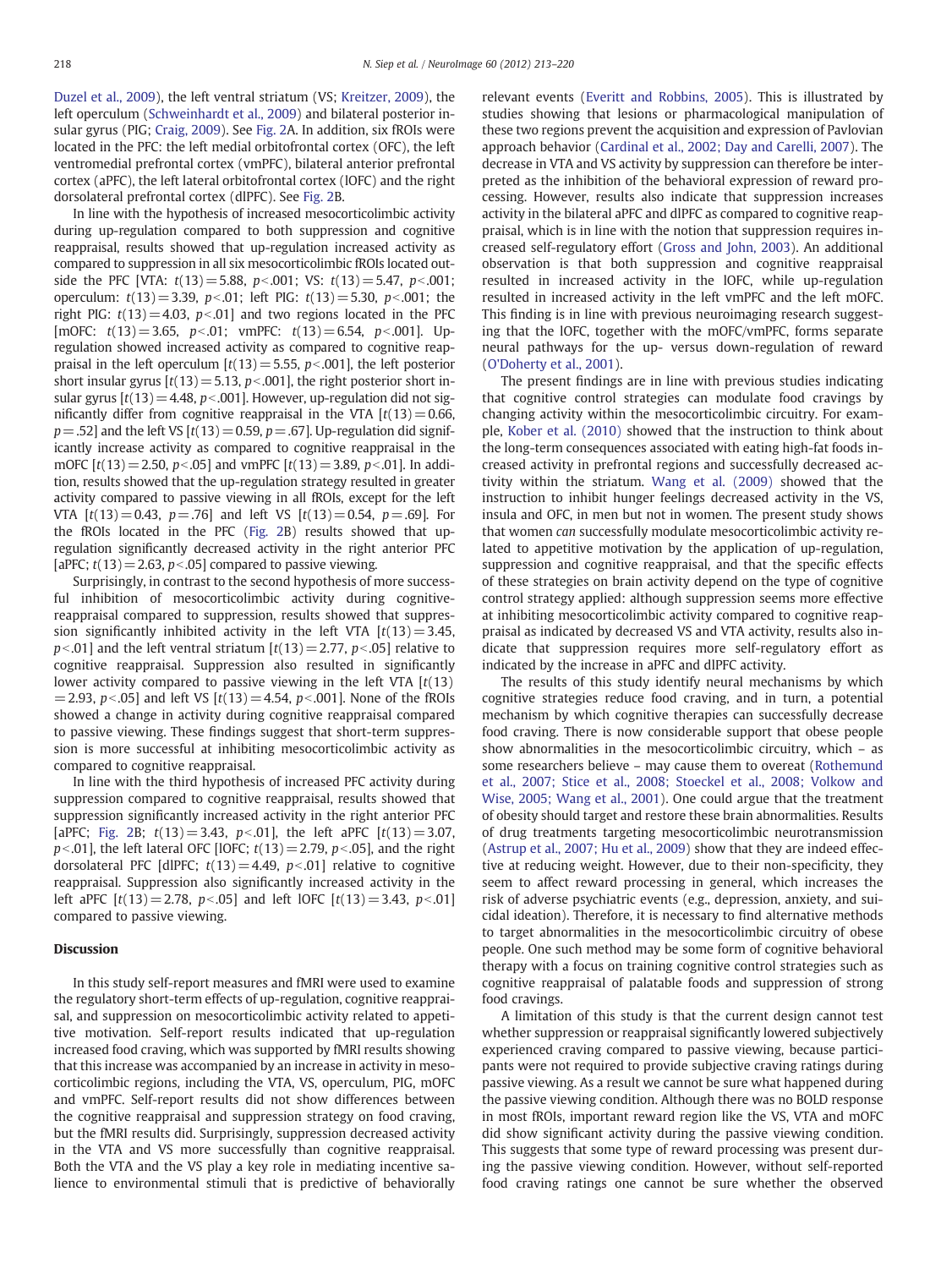<span id="page-6-0"></span>changes in activity were also related to changes in the subjective experience of craving. At the time of designing the experiment it was concluded that asking participants to rate their experienced food craving during the passive viewing condition might bias the participants to focus on the palatability of the presented food stimuli. For that same reason, the passive viewing condition was presented in a separate run; intermixing the passive viewing condition with the other conditions would have the disadvantage of carry-over effects from the cognitive modulation conditions to the passive viewing condition. However, future food craving modulation studies could try to mix the passive viewing task with the cognitive control strategies and have participants rate their food cravings during the passive viewing task to get a baseline measure of subjectively experienced craving.

Another important point to keep in mind, while interpreting the present results, is that the participants in this study were required to apply the cognitive control strategies for only a short time period. There is a great deal of evidence suggesting that control strategies may, in the long run, be counterproductive and even provoke paradoxical overeating ([Wardle, 1988](#page-7-0)). Hofmann et al. (2007) showed that instructing high dietary restrained participants to suppress their emotions while watching an emotional movie clip, significantly increased candy consumption afterwards compared to non-dietary restraint controls and high dietary restrained participants who were allowed to let their emotions flow. In addition, it can be speculated that people with high levels of baseline food craving use more energy when applying cognitive control strategies and are therefore more easily depleted, running the risk of overeating when having to apply these strategies for a longer period of time (e.g. while on a diet), compared to people with low levels of food craving. Future neuroimaging research should therefore focus on the more long-term consequences of cognitive control strategies on mesocorticolimbic activation and identify circumstances in which these processes are compromised.

In conclusion, the present study indicates that healthy women can modulate activity within the mesocorticolimbic circuitry using shortterm cognitive control strategies. This finding is in agreement with previous studies indicating that eating behavior can be successfully inhibited by actively restructuring the way one thinks about foods (Beck, 2007; Stahre and Hallstrom, 2005; Werrij et al., 2009a). The present results provide additional insight into neurobiological mechanisms underlying appetitive motivation, which might aid in development of effective abnormal eating behavior treatment. For example, considering the observed hypoactivity in the PFC of obese individuals [\(Volkow et al., 2008\)](#page-7-0), one might suppose that they are less effective in suppressing food reward processing. Therefore, cognitive reappraisal might be a more effective strategy. The present findings also indicate that short-term suppression is more effective at directly inhibiting activity in the VTA and VS, the core of the mesocorticolimbic circuitry. It can also be hypothesized that training selfregulatory abilities, for example by training working memory (Hofmann et al., 2008) might increase the ability to effectively inhibit appetitive motivation and restriction of food intake. However, previous research indicates that cognitive control might be highly vulnerable to disruptions (Baumeister, 2002) and may even drain the very resources necessary for their sustainment (Gailliot and Baumeister, 2007). Future research should therefore focus on the long-term consequences of cognitive control strategies on mesocorticolimbic activation and identify circumstances in which these processes are compromised. Present study should be considered as a baseline upon which future studies of cognitive control strategies and their role in modulating corticomesolimbic activation may be compared.

#### References

Alcaro, A., Huber, R., Panksepp, J., 2007. Behavioral functions of the mesolimbic dopaminergic system: an affective neuroethological perspective. Brain Res. Rev. 56, 283–321.

- Appelhans, B.M., 2009. Neurobehavioral inhibition of reward-driven feeding: implications for dieting and obesity. Obesity 17, 640–647.
- Astrup, A., Greenway, F.L., Ling, W., Pedicone, L., Lachowicz, J., Strader, C.D., et al., 2007. Randomized controlled trials of the D1/D5 antagonist ecopipam for weight loss in obese subjects. Obesity 15, 1717–1731.
- Baumeister, R.F., 2002. Ego depletion and self-control failure: an energy model of the self's executive function. Self Identity 1, 129–136.
- Beck, J., 2007. The Beck Diet Solution. Oxmoor House, Iowa.
- Bryant, M., Truesdale, K.P., Dye, L., 2006. Modest changes in dietary intake across the menstrual cycle: implications for food intake research. Br. J. Nutr. 96, 888–894.
- Cardinal, R.N., Parkinson, J.A., Lachenal, G., Halkerston, K.M., Rudarakanchana, N., Hall, J., Morrison, C.H., Howes, S.R., Robbins, T.W., Everitt, B.J., 2002. Effects of selective excitotoxic lesions of the nucleus accumbens core, anterior cingulate cortex, and central nucleus of the amygdala on autoshaping performance in rats. Behav. Neurosci. 116, 553–567.
- Carver, C.S., White, T.L., 1994. Behavioral inhibition, behavioral activation, and affective responses to impending reward and punishment: the BIS/BAS scales. J. Pers. Soc. Psychol. 67, 319–333.
- Craig, A.D., 2009. How do you feel—now? The anterior insula and human awareness. Nat. Rev. Neurosci. 10, 59–70.
- Davis, C., Patte, K., Levitan, R., Reid, C., Tweed, S., Curtis, C., 2007. From motivation to behaviour: a model of reward sensitivity, overeating, and food preferences in the risk profile for obesity. Appetite 48, 12–19.
- Davy, S.R., Benes, B.A., Driskell, J.A., 2006. Sex differences in dieting trends, eating habits, and nutrition beliefs of a group of midwestern college students. J. Am. Diet. Assoc. 106, 1673–1677.
- Day, J.J., Carelli, R.M., 2007. The nucleus accumbens and Pavlovian reward learning. Neuroscientist 13, 148–159.
- de Araujo, I.E., Rolls, E.T., Velazco, M.I., Margot, C., Cayeux, I., 2005. Cognitive modulation of olfactory processing. Neuron 46, 671–679.
- Duzel, E., Bunzeck, N., Guitart-Masip, M., Wittmann, B., Schott, B.H., Tobler, P.N., 2009. Functional imaging of the human dopaminergic midbrain. Trends Neurosci. 32, 321–328.
- Everitt, B.J., Robbins, T.W., 2005. Neural systems of reinforcement for drug addiction: from actions to habits to compulsion. Nat. Neurosci. 8, 1481–1489.
- Friedman, M.I., Ulrich, P., Mattes, R.D., 1999. A figurative measure of subjective hunger sensations. Appetite 32, 395–404.
- Gailliot, M.T., Baumeister, R.F., 2007. The physiology of willpower: linking blood glucose to self-control. Pers. Soc. Psychol. Rev. 11, 303–327.
- Goldin, P.R., McRae, K., Ramel, W., Gross, J.J., 2008. The neural bases of emotion regulation: reappraisal and suppression of negative emotion. Biol. Psychiatry 63, 577–586.
- Goldzieher, J.W., 1994. Are low-dose oral contraceptives safer and better? Am. J. Obstet. Gynecol. 171, 587–590.
- Grabenhorst, F., Rolls, E.T., Bilderbeck, A., 2008. How cognition modulates affective responses to taste and flavor: top-down influences on the orbitofrontal and pregenual cingulate cortices. Cereb. Cortex 18, 1549–1559.
- Grill-Spector, K., Malach, R., 2001. fMR-adaptation: a tool for studying the functional properties of human cortical neurons. Acta Psychol. 107, 293–321.
- Gross, J.J., 2006. Handbook of Emotion Regulation. The Guilfort Press, East Sussex.
- Gross, J.J., John, O.P., 2003. Individual differences in two emotion regulation processes: implications for affect, relationships, and well-being. J. Pers. Soc. Psychol. 85, 348–362.
- Herman, C.P., Polivy, J., Pliner, P., Threlkeld, J., Munic, D., 1978. Distractibility in dieters and nondieters: an alternative view of "externality". J. Pers. Soc. Psychol. 36, 536–548.
- Hofmann, W., Rauch, W., Gawronski, B., 2007. And deplete us not into temptation: automatic attitudes, dietary restraint, and self-regulatory resources as determinants of eating behavior. J. Exp. Soc. Psychol. 43, 497–504.
- Hofmann, W., Gschwendner, T., Friese, M., Wiers, R.W., Schmitt, M., 2008. Working memory capacity and self-regulatory behavior: toward an individual differences perspective on behavior determination by automatic versus controlled processes. J. Pers. Soc. Psychol. 95, 962–977.
- Hu, J., Zhu, C., Huang, M., 2009. The endocannabinoid system: a new pharmacological target for obesity treatment? Neurosci. Bull. 25, 153–160.
- Kelley, A.E., Berridge, K.C., 2002. The neuroscience of natural rewards: relevance to addictive drugs. J. Neurosci. 22, 3306–3311.
- Kober, H., Mende-Siedlecki, P., Krossd, E.F., Weberb, J., Mischelb, W., Hart, C.L., Ochsner, K.N., 2010. Prefrontal–striatal pathway underlies cognitive regulation of craving. Proc. Natl. Acad. Sci. U. S. A. 107, 14811–14816.
- Kreitzer, A.C., 2009. Physiology and pharmacology of striatal neurons. Annu. Rev. Neurosci. 32, 127–147.
- Moreno, S., Rodriguez, S., Fernandez, M.C., Tamez, J., Cepeda-Benito, A., 2008. Clinical validation of the trait and state versions of the Food Craving Questionnaire. Assessment 15, 375–387.
- Morse, K.L., Driskell, J.A., 2009. Observed sex differences in fast-food consumption and nutrition self-assessments and beliefs of college students. Nutr. Res. 29, 173–179.
- Nederkoorn, C., Smulders, F.T., Havermans, R.C., Roefs, A., Jansen, A., 2006. Impulsivity in obese women. Appetite 47, 253–256.
- Nederkoorn, C., Houben, K., Hofmann, W., Roefs, A., Jansen, A., 2010. Control yourself or just eat what you like? Weight gain over a year is predicted by an interactive effect of response inhibition and implicit preference for snack foods. Heal. Psychol. 29, 389–393.
- Ochsner, K.N., Ray, R.D., Cooper, J.C., Robertson, E.R., Chopra, S., Gabrieli, J.D., et al., 2004. For better or for worse: neural systems supporting the cognitive downand up-regulation of negative emotion. NeuroImage 23, 483–499.